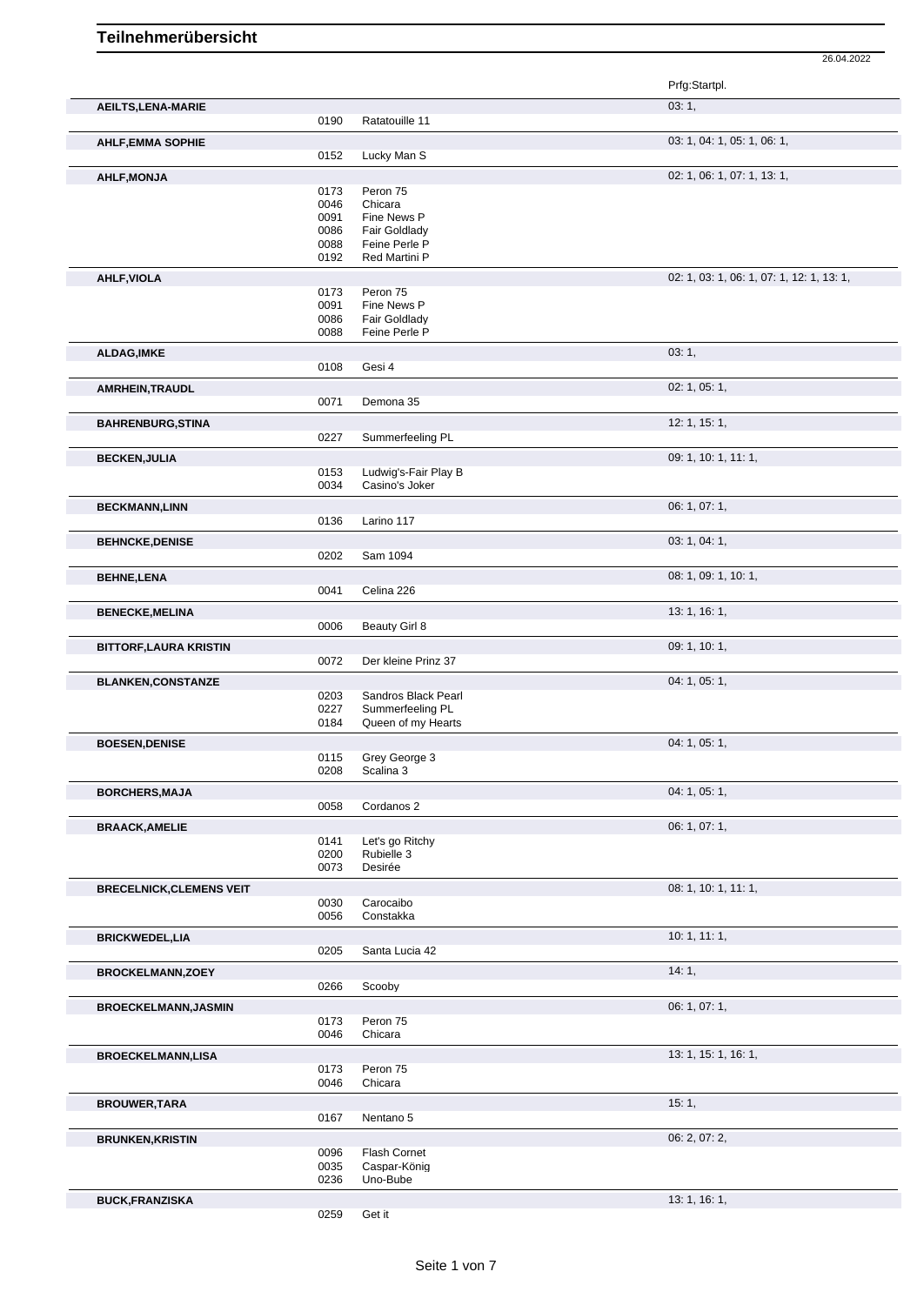|                                 |              |                                | Prfg:Startpl.        |
|---------------------------------|--------------|--------------------------------|----------------------|
|                                 | 0221         | Smoky 442                      |                      |
|                                 |              |                                | 08: 1, 09: 1,        |
| <b>BUCK, MADLEEN</b>            | 0021         | Captain L                      |                      |
|                                 |              |                                |                      |
| <b>BURFEIND, FRANZISKA</b>      | 0068         | Dancing Queen B 4              | 02: 2, 05: 2,        |
|                                 | 0090         | Fielmann B                     |                      |
|                                 | 0099         | Floris <sub>63</sub>           |                      |
|                                 | 0098         | Florena B                      |                      |
|                                 | 0105         | Fürstin 91                     |                      |
| <b>BURMEISTER, GRETA</b>        |              |                                | 08: 1, 09: 1,        |
|                                 | 0144         | Lightning Blue 3               |                      |
| <b>DAAKE, MIRA VON</b>          |              |                                | 02:1,                |
|                                 | 0064         | Dakota Johnson B               |                      |
|                                 | 0078<br>0214 | Don Capone B<br>Silberfee S    |                      |
|                                 | 0103         | Frida Gold B                   |                      |
| <b>DIERCKS,INSA</b>             |              |                                | 03: 1, 04: 1, 05: 1, |
|                                 | 0170         | Nobis 6                        |                      |
| <b>DOEHLEN, DENISE VON</b>      |              |                                | 09: 1, 11: 1,        |
|                                 | 0196         | Riyee                          |                      |
|                                 | 0187         | Quicksilbers' Quelby           |                      |
| <b>DUHME, CHRISTINA</b>         |              |                                | 05:1,                |
|                                 | 0138         | Laudabilis B                   |                      |
| <b>EBELING, FRIEDERIKE</b>      |              |                                | 03: 1, 04: 1,        |
|                                 | 0077         | Dismero K                      |                      |
| <b>EBELING, TESSA</b>           |              |                                | 01: 1, 10: 1, 11: 1, |
|                                 | 0163         | Mont Aron                      |                      |
|                                 | 0238         | Vaiana HP                      |                      |
|                                 | 0140         | Leevi HP                       |                      |
|                                 | 0245         | Vega HP                        |                      |
|                                 | 0198<br>0248 | Röthemeiers Francis<br>Vino HP |                      |
|                                 |              |                                |                      |
| <b>EYLMANN, KRISTINA</b>        | 0017         | Campanero 9                    | 08: 1, 09: 1,        |
|                                 |              |                                |                      |
| <b>FAETH, CELINE</b>            | 0112         | <b>Ginger Forever</b>          | 03: 1, 12: 1,        |
|                                 |              |                                | 06: 1, 07: 1,        |
| <b>FENRICH, FINJA</b>           | 0163         | Mont Aron                      |                      |
|                                 | 0140         | Leevi HP                       |                      |
|                                 | 0245         | Vega HP                        |                      |
|                                 | 0239         | Valena HP                      |                      |
|                                 | 0143<br>0145 | Libby HP<br>Lillet HP          |                      |
|                                 | 0061         | Crema HP                       |                      |
| <b>FINCK, MADLEEN</b>           |              |                                | 13: 1, 16: 1,        |
|                                 | 0047         | Chico 1016                     |                      |
| <b>FINCK, MARNIE</b>            |              |                                | 01: 1, 08: 1,        |
|                                 | 0045         | Chelsy-Ann                     |                      |
| <b>FLESSEL, MAXINE MERCEDES</b> |              |                                | 10: 1, 11: 1,        |
|                                 | 0040         | Celestino HS                   |                      |
| FRANK, VERENA                   |              |                                | 06: 1, 07: 1,        |
|                                 | 0171         | Nobless 88                     |                      |
| GAIGL, JESSICA-LAURA            |              |                                | 13:1,                |
|                                 | 0273         | Daisy 864                      |                      |
| <b>GOINY, MARIA</b>             |              |                                | 14:1,                |
|                                 | 0254         | Lilly                          |                      |
| <b>GOINY, SOPHIA ISABELL</b>    |              |                                | 15:1,                |
|                                 | 0167         | Nentano 5                      |                      |
| GOLUBKOVA, ELENA                |              |                                | 13:1,                |
|                                 | 0129         | Kimiro                         |                      |
| GOOSS, SUSANNE                  |              |                                | 08: 1, 10: 1,        |
|                                 | 0243         | Valletta 7                     |                      |
|                                 |              |                                | 02: 1, 05: 1,        |
| GOTTSCHALK, CHRISTINA           | 0230         | Tabasco 101                    |                      |
|                                 | 0094         | Fischers Fritz 3               |                      |
| GREBE, LARISSA                  |              |                                | 04: 1, 05: 1,        |
|                                 | 0118         | Henk 26                        |                      |
| <b>GRELL, JANA</b>              |              |                                | 04: 1, 05: 1,        |
|                                 | 0253         | Wunschkind 23                  |                      |
|                                 |              |                                |                      |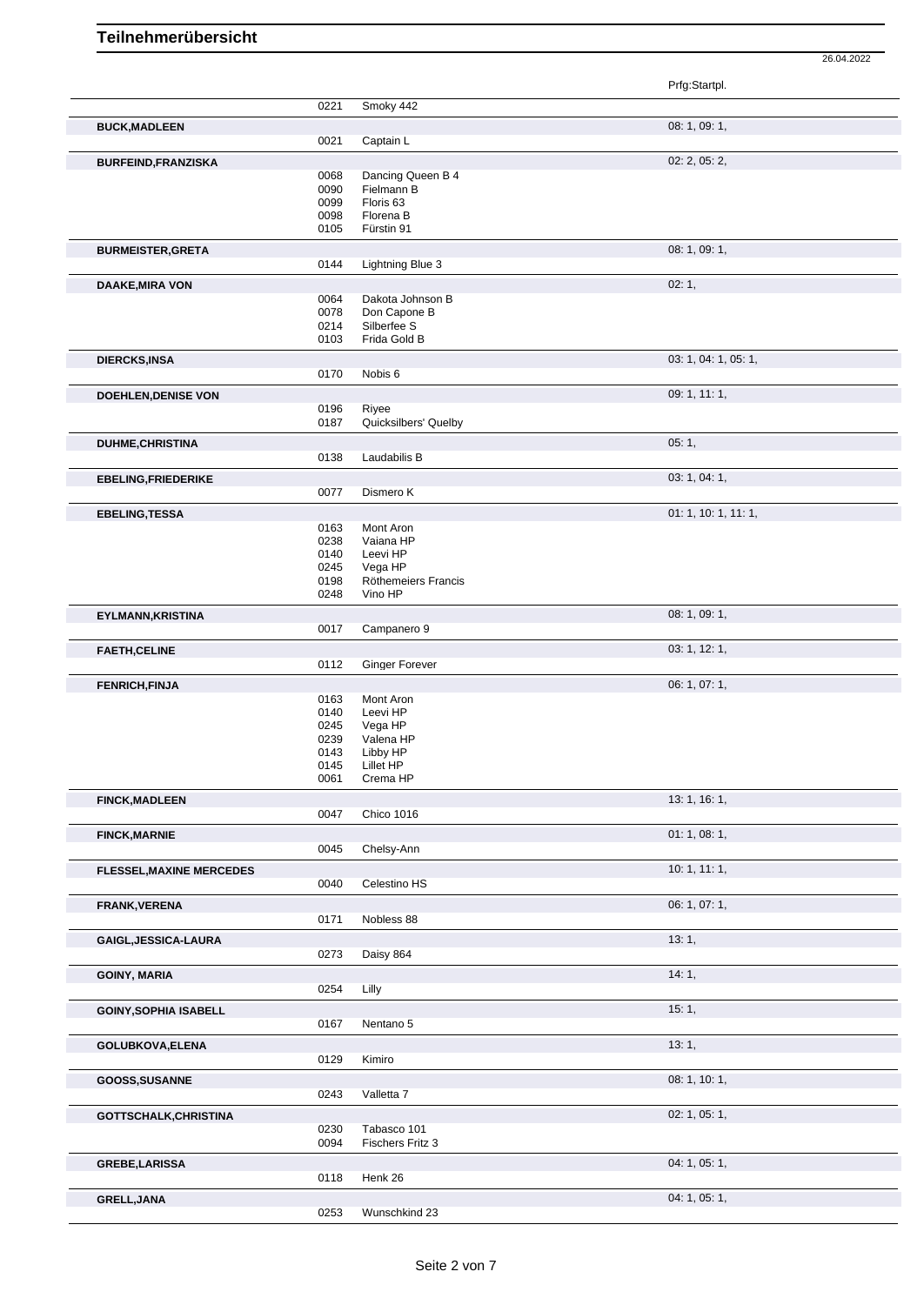|                            |              |                                     | 26.04.2022                         |
|----------------------------|--------------|-------------------------------------|------------------------------------|
|                            |              |                                     | Prfg:Startpl.                      |
| <b>GRIEMSMANN, SILJA</b>   |              |                                     | 10: 1, 11: 1,                      |
|                            | 0156         | Lynette 15                          |                                    |
| <b>GROENEVELD, FENNA</b>   |              |                                     | 03: 1, 04: 1,                      |
|                            | 0208         | Scalina 3                           |                                    |
| <b>GROETSCHEL, JANNIKA</b> | 0189         | Quintina 41                         | 05:1,                              |
| <b>GROSSE, LILIA MARIE</b> |              |                                     | 07: 1, 13: 1,                      |
|                            | 0176         | Pippilotta 22                       |                                    |
| <b>HAAK, NELLY</b>         |              |                                     | 04: 1, 05: 1,                      |
|                            | 0051         | Chuck Norris 10                     |                                    |
| <b>HAESCHE, PHILIPP</b>    | 0234         | <b>Trixxy MN</b>                    | 12: 1, 13: 1, 15: 1, 16: 1,        |
| HAGEDORN, CHARLOTTE        |              |                                     | 15:1,                              |
|                            | 0117         | Haetja                              |                                    |
| <b>HAGENAH, STINE</b>      |              |                                     | 04: 1, 05: 1,                      |
|                            | 0229         | Sweet Chocolate M                   |                                    |
| <b>HAHLBROCK,LADINA</b>    | 0083         | Emily 197                           | 16:1,                              |
| <b>HAHLBROCK, MILENA</b>   |              |                                     | 06: 1, 07: 1,                      |
|                            | 0070         | Daria 95                            |                                    |
|                            | 0005<br>0083 | Bahia-Blue in the dark<br>Emily 197 |                                    |
| HAHNEFELDT, KIRA           |              |                                     | 08: 1, 10: 1,                      |
|                            | 0107         | Georgivo                            |                                    |
| HARTLEF, ANDREA            |              |                                     | 01: 1, 09: 1, 10: 1, 11: 1,        |
|                            | 0141<br>0032 | Let's go Ritchy<br>Cascalou         |                                    |
|                            | 0073         | Desirée                             |                                    |
| HARTLEF, STELLA            |              | Windy 143                           | 13: 1, 16: 1,                      |
|                            | 0251<br>0073 | Desirée                             |                                    |
| <b>HASTEDT, KERSTIN</b>    |              |                                     | 06: 1, 07: 1,                      |
|                            | 0031         | Cartino 13                          |                                    |
| <b>HAXSEN, BEEKE</b>       | 0244         | Vanish                              | 06: 1, 07: 1,                      |
| <b>HEIN, IDA ANNELIE</b>   |              |                                     | 12: 1, 15: 1,                      |
|                            | 0224         | Stagecolor's Society Girl           |                                    |
| <b>HEIN, LENA KARLOTTA</b> |              |                                     | 04: 1, 05: 1,                      |
|                            | 0069         | Dannebrog's Darko                   |                                    |
| <b>HEINZE, FRANCISKA</b>   | 0246         | Veni vidi vici 35                   | 03:1,                              |
| <b>HEITSCH, ANNALENA</b>   |              |                                     | 07: 1, 08: 1, 09: 1,               |
|                            | 0124         | Jelo                                |                                    |
|                            | 0011         | Bettina 58                          |                                    |
| HEITSCH, CHARLOTTE         | 0124         | Jelo                                | 12: 1, 13: 1, 15: 1, 16: 1,        |
|                            | 0011         | Bettina 58                          |                                    |
| <b>HELLER, LEONIE</b>      |              |                                     | 12:1,                              |
|                            | 0258         | Snót von Faxaból                    | 02: 1, 03: 1, 12: 2, 13: 1, 16: 1, |
| HELLWEGE, NEELE SOPHIA     | 0157         | Mahrdorf Nuno                       |                                    |
|                            | 0109         | Gigolo S.                           |                                    |
| <b>HENJES, STEFFEN</b>     | 0195         | Rihanna S 4                         | 01: 1, 02: 1, 11: 1,               |
|                            | 0218         | Skipper M                           |                                    |
| <b>HENNING, HEINO</b>      |              |                                     | 01:1,                              |
|                            | 0154         | Lulu H.                             |                                    |
| <b>HERFORT, KATHRIN</b>    | 0036         | Cassedy H                           | 10: 1, 11: 1,                      |
| <b>HEROLD, ELENA</b>       |              |                                     | 10: 1, 11: 1,                      |
|                            | 0059         | Costas 4                            |                                    |
|                            | 0175         | Pico 255                            |                                    |
| HILLEBRANDT, ALKE          | 0272         | Morrica                             | 01: 1, 02: 1,                      |
|                            | 0271         | Danz op de Deel 3                   |                                    |
| HOEHL, ANNA-KRISTINA       |              |                                     | 01:3, 10:1, 11:1,                  |
|                            | 0163<br>0238 | Mont Aron<br>Vaiana HP              |                                    |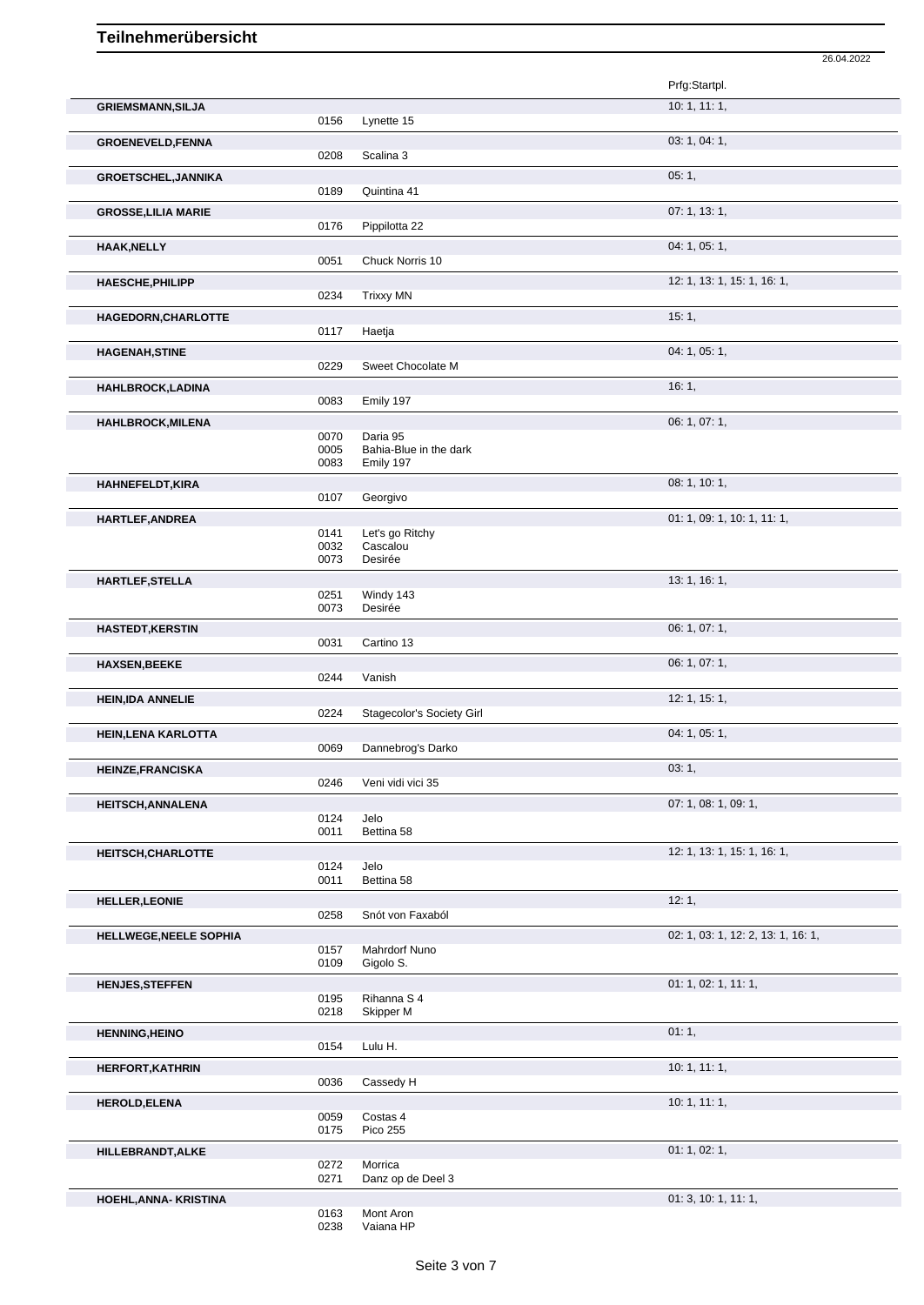Prfg:Startpl.

|                               | 0140         | Leevi HP                 |                             |
|-------------------------------|--------------|--------------------------|-----------------------------|
|                               | 0245         | Vega HP                  |                             |
|                               | 0248         | Vino HP                  |                             |
|                               | 0239         | Valena HP                |                             |
|                               | 0199         | Röthemeiers Quentin      |                             |
|                               | 0143<br>0145 | Libby HP<br>Lillet HP    |                             |
|                               | 0061         | Crema HP                 |                             |
|                               |              |                          | 11:1,                       |
| <b>HOEHNKE, ANN-CHRISTIN</b>  | 0191         | Rebell's Poker Face      |                             |
|                               |              |                          |                             |
| <b>HOLSCHER, JONNA</b>        |              |                          | 05:1,                       |
|                               | 0162         | Miss Muffin 2            |                             |
| <b>HOLSCHER,LIEV</b>          |              |                          | 06:1,                       |
|                               | 0013         | Bombay 30                |                             |
| <b>HOLST, JOANA</b>           |              |                          | 08: 1, 10: 1,               |
|                               | 0057         | Cooper-Lou K             |                             |
| <b>HOREIS, JUDITH</b>         |              |                          | 05:1,                       |
|                               | 0104         | Friedrich Fuchs          |                             |
|                               |              |                          | 07:2,                       |
| <b>HORNIG, MICHEL</b>         | 0048         | Chico 778                |                             |
|                               | 0210         | Schröder P               |                             |
| HORNSCHUH,LARA-MAYLEEN        |              |                          | 10:1, 11:1,                 |
|                               | 0125         | Junior 156               |                             |
|                               |              |                          |                             |
| <b>HORWEGE, WIEBKE</b>        |              | Gin Tonic 155            | 08: 1, 10: 1,               |
|                               | 0110<br>0075 | Diara 33                 |                             |
|                               |              |                          |                             |
| HOVRECSNY, ANDRA              | 0212         | Sheinara                 | 09: 1, 10: 1,               |
|                               |              |                          |                             |
| <b>HOVRECSNY, BERIT</b>       |              |                          | 06: 1, 07: 1,               |
|                               | 0186         | Quick Step 62            |                             |
| HUENER, FRANZISKA             |              |                          | 07: 1, 09: 1,               |
|                               | 0235         | Ulla <sub>60</sub>       |                             |
| JANSSEN, JULIA                |              |                          | 04: 1, 05: 1,               |
|                               | 0211         | Shambari W.T.            |                             |
|                               | 0067         | Dancing Duda             |                             |
| JANSSEN, LENJA                |              |                          | 04: 1, 05: 1,               |
|                               | 0004         | B' Leni Blanchet W       |                             |
| JEKAT, FRANZISKA              |              |                          | 10:1, 11:1,                 |
|                               | 0042         | Cello P                  |                             |
| <b>KALLWEIT, KIRSTIN</b>      |              |                          | 06: 1, 07: 1,               |
|                               | 0130         | Klio 7                   |                             |
|                               |              |                          | 06: 1, 07: 1, 13: 1,        |
| <b>KAMPS,FENJA</b>            | 0080         | <b>Dynamite Nobel</b>    |                             |
|                               | 0178         | Polia T                  |                             |
|                               |              |                          |                             |
| KAN, AZRA                     | 0158         | Malvana                  | 03: 1,                      |
|                               | 0012         | Beverly 85               |                             |
|                               |              |                          | 16:1,                       |
| <b>KASPARI,FLORIAN</b>        | 0233         | Timms Montelino          |                             |
|                               |              |                          |                             |
| KELLER, WILFRIED              |              |                          | 07:2,09:1,                  |
|                               | 0151<br>0039 | Luca 178<br>Cedric 77    |                             |
|                               | 0074         | Diabolo 574              |                             |
|                               |              |                          |                             |
| <b>KEMPER, EVA VIKTORIA</b>   | 0134         | Landbube 6               | 03:1,                       |
|                               | 0269         | Cascolino                |                             |
|                               | 0119         | Hiske 3                  |                             |
| <b>KEMPER, JULIUS</b>         |              |                          | 15:1,                       |
|                               | 0255         | Trille                   |                             |
|                               |              |                          |                             |
| <b>KEMPER, KARLOTTA LUCIA</b> |              |                          | 05:1,                       |
|                               | 0134<br>0119 | Landbube 6<br>Hiske 3    |                             |
|                               |              |                          |                             |
| <b>KIENTOPP, AMEI</b>         |              |                          | 04: 1, 05: 1, 06: 1, 08: 1, |
|                               | 0148<br>0001 | Lord Logan<br>Alfred 81  |                             |
|                               |              |                          |                             |
| <b>KLATT, LARISSA</b>         |              |                          | 02: 1, 05: 1,               |
|                               | 0079<br>0062 | Donau-Mädchen<br>D-Max B |                             |
|                               |              |                          |                             |
| KRAHL, MAGDALENA              |              |                          | 10: 1, 11: 1,               |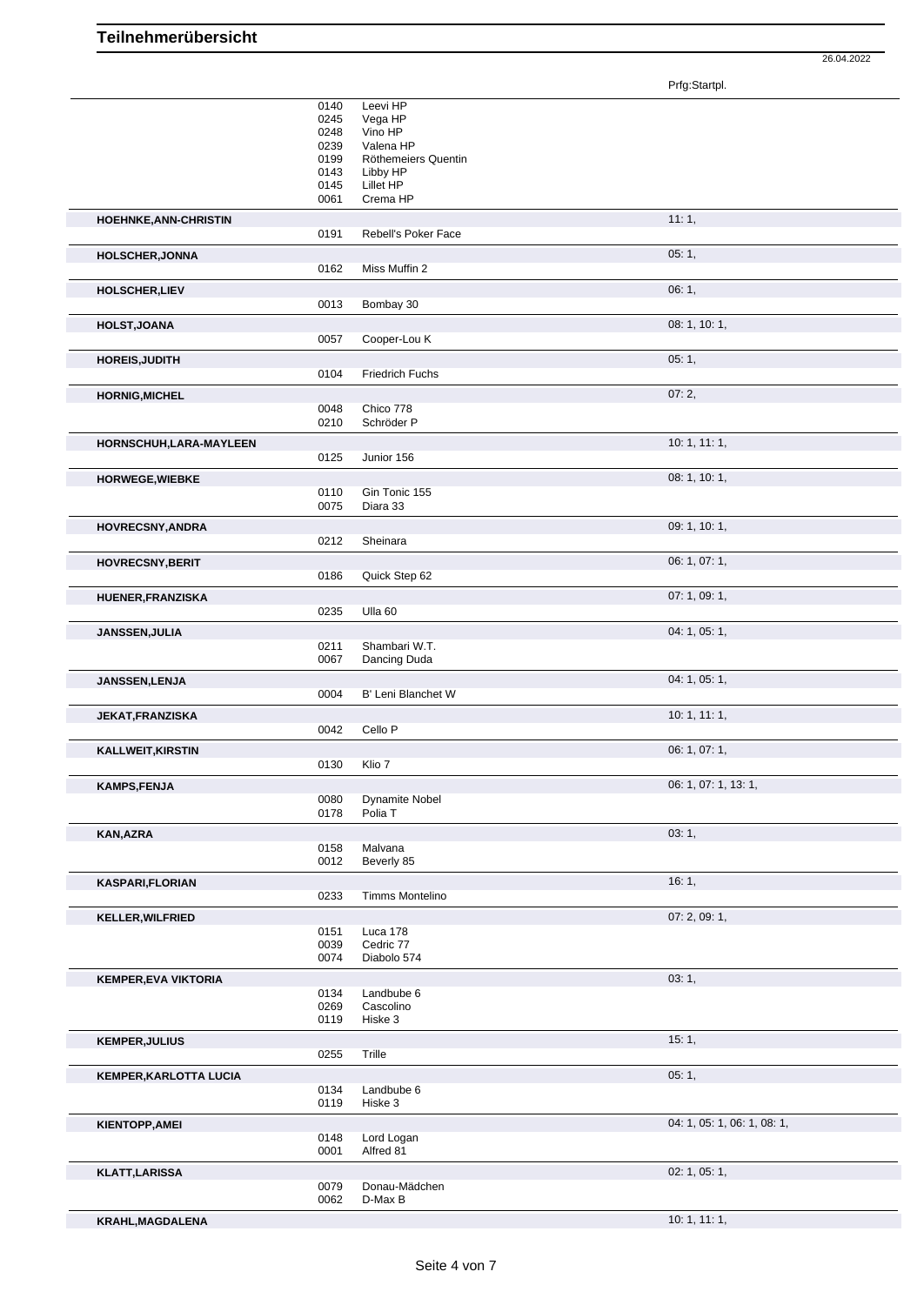|                              |              |                                 | Prfg:Startpl.                      |
|------------------------------|--------------|---------------------------------|------------------------------------|
|                              |              |                                 |                                    |
|                              | 0250         | Willems Calida                  |                                    |
| <b>KROGE, INES VON</b>       |              |                                 | 03:1,                              |
|                              | 0087         | Fair Play 192                   |                                    |
| <b>KUECK, MERLE</b>          |              |                                 | 09: 1, 10: 1,                      |
|                              | 0054         | Cleo 173                        |                                    |
| <b>KUEHLCKE,FENJA</b>        |              |                                 | 11:3,                              |
|                              | 0060         | Couleur 17                      |                                    |
|                              | 0024         | Cariando                        |                                    |
|                              | 0139         | Leabell                         |                                    |
|                              | 0026         | <b>Carl 117</b>                 |                                    |
| KUEHLKE, STEFANIE            |              |                                 | 01:1,06:1,                         |
|                              | 0146         | Livalencia                      |                                    |
|                              |              |                                 | 10:1, 11:1,                        |
| LAMBRECHT, ENYA-BENETTE      | 0135         | Larino 116                      |                                    |
|                              |              |                                 |                                    |
| LANGKABEL, MAIKE             |              |                                 | 08: 1, 09: 1,                      |
|                              | 0240<br>0022 | Valentiano                      |                                    |
|                              |              | Carabella HS                    |                                    |
| LEIFELD, PIA                 |              |                                 | 03:2,                              |
|                              | 0095         | Fiyero 2                        |                                    |
|                              | 0131         | La Fayette 52                   |                                    |
| LEITGEB, MARCO               |              |                                 | 08: 1, 09: 1,                      |
|                              | 0177         | Pocahonta 6                     |                                    |
|                              | 0019         | Candis Airline                  |                                    |
| LENZSCH, MANJANA             |              |                                 | 13:1,                              |
|                              | 0114         | Grady Gosheven                  |                                    |
| <b>MAHLER, MELINA</b>        |              |                                 | 03: 1, 04: 1, 06: 1,               |
|                              | 0161         | Mio Mikeno                      |                                    |
|                              |              |                                 |                                    |
| <b>MANGELS, FRIDA</b>        | 0270         | Mr.Max                          | 15: 1, 16: 1,                      |
|                              |              |                                 |                                    |
| <b>MAUCHERT, LINN SOPHIE</b> |              |                                 | 01: 1, 03: 2, 04: 1, 10: 1, 11: 1, |
|                              | 0123         | Insider 67                      |                                    |
|                              | 0150<br>0121 | Lou Daymen OLD<br>llay d'Olympe |                                    |
|                              |              |                                 |                                    |
| <b>MERTSCH,CAROLIN</b>       |              |                                 | 06: 1, 07: 1,                      |
|                              | 0163<br>0140 | Mont Aron<br>Leevi HP           |                                    |
|                              | 0245         | Vega HP                         |                                    |
|                              | 0239         | Valena HP                       |                                    |
|                              | 0143         | Libby HP                        |                                    |
|                              | 0145         | Lillet HP                       |                                    |
|                              | 0061         | Crema HP                        |                                    |
| <b>MEYENBORG, TOBIAS</b>     |              |                                 | 02: 1, 03: 1,                      |
|                              | 0116         | Habitus 11                      |                                    |
|                              | 0007         | <b>Bella Coeur</b>              |                                    |
| <b>MEYER, CHIARA</b>         |              |                                 | 14:1,                              |
|                              | 0260         | High Line                       |                                    |
| <b>MEYER, ILKA</b>           |              |                                 | 07: 2, 08: 2, 12: 1, 15: 1,        |
|                              | 0226         | Stella 1040                     |                                    |
|                              | 0228         | Sunny's Abbygale                |                                    |
|                              | 0223         | Spikey 4                        |                                    |
| <b>MEYER, JANA</b>           |              |                                 | 16:1,                              |
|                              | 0228         | Sunny's Abbygale                |                                    |
|                              |              |                                 |                                    |
| <b>MEYER, NANE SOPHIE</b>    |              |                                 | 07: 1, 13: 1, 16: 1,               |
|                              | 0257<br>0232 | Wing wing<br>Tarzan 136         |                                    |
|                              |              |                                 |                                    |
| <b>MIKLOWEIT, LISA</b>       |              |                                 | 07: 1, 09: 1,                      |
|                              | 0213         | Siebert                         |                                    |
| <b>MOHRMANN, AMEI</b>        |              |                                 | 03: 1, 12: 1,                      |
|                              | 0216         | Sir Moritz 5                    |                                    |
| <b>MORAWIETZ, EMELIE</b>     |              |                                 | 03:1,                              |
|                              | 0207         | Saphiro 16                      |                                    |
|                              |              |                                 |                                    |
| <b>MORAWIETZ,LEONIE</b>      |              |                                 | 12: 1, 15: 1,                      |
|                              | 0207         | Saphiro 16                      |                                    |
| <b>MUELLER, LAURA</b>        |              |                                 | 09: 1, 10: 1,                      |
|                              | 0043         | Chabalou 3                      |                                    |
| MUELLER-HAHL, KERSTIN        |              |                                 | 01: 2, 08: 1, 09: 1,               |
|                              | 0165         | Montreal H                      |                                    |
|                              | 0174         | Pettersson 8                    |                                    |
|                              | 0180         | Qualippa                        |                                    |

26.04.2022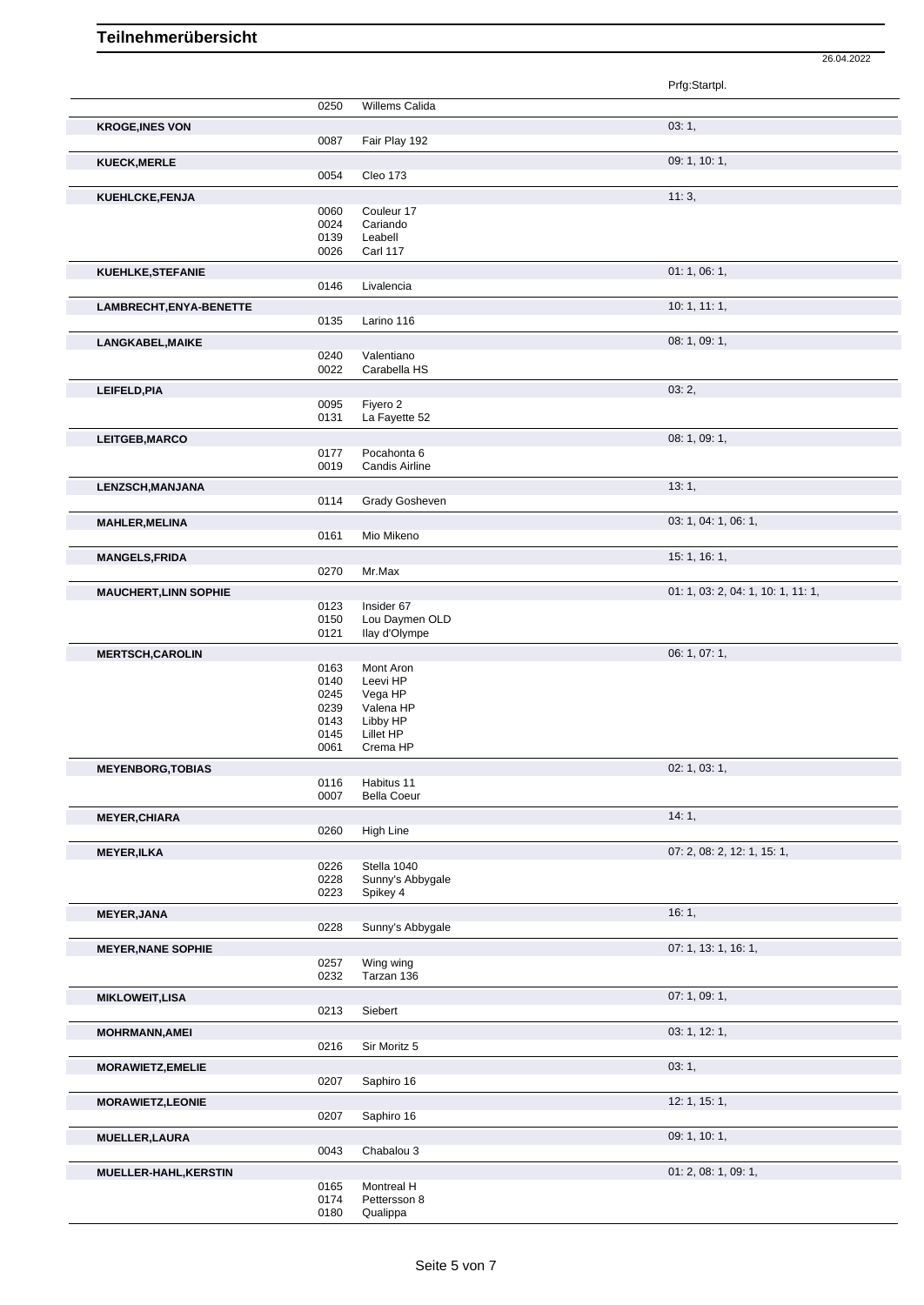|                              |              |                                     | Prfg:Startpl.        |
|------------------------------|--------------|-------------------------------------|----------------------|
| NICKEL, ANNA-LENA            |              |                                     | 01:1,06:1,           |
|                              | 0009         | Benno 177                           |                      |
| <b>NIEMCZYK, ENNA SOPHIE</b> |              |                                     | 15: 1, 16: 1,        |
|                              | 0263         | Genever                             |                      |
|                              | 0264         | Leonardo                            |                      |
| <b>NONNAST, INKA</b>         |              |                                     | 02: 1, 03: 1,        |
|                              | 0015         | <b>Butterfly JD</b>                 |                      |
| <b>OEST,ILKA</b>             |              |                                     | 06: 1, 07: 1,        |
|                              | 0206         | Santiago P                          |                      |
| OHLROGGE, LISA VERENA        |              |                                     | 10: 2, 11: 2,        |
|                              | 0142         | Levels                              |                      |
|                              | 0164<br>0033 | Montana B 3<br>Casino Royal B 3     |                      |
|                              |              |                                     |                      |
| PAULINI, ALEXANDRA           | 0222         | Sommersby 31                        | 01: 1, 02: 2,        |
|                              | 0181         | Quality Fly                         |                      |
|                              | 0008         | Bellingham                          |                      |
|                              | 0201         | Ruby Granata                        |                      |
|                              | 0076<br>0127 | Diego Garcia 4<br>Kamarenga         |                      |
|                              |              |                                     |                      |
| POSTEL, FREDERIEKE           | 0085         | Facination 3                        | 05:1,                |
|                              |              |                                     |                      |
| PRUESCH, TRACY               | 0168         | <b>Nick 206</b>                     | 12: 1, 15: 1,        |
|                              |              |                                     |                      |
| QUAAS, ANDREAS               |              |                                     | 02:2,                |
|                              | 0010<br>0014 | Benzema M<br><b>Bonfire Heart M</b> |                      |
|                              |              |                                     | 01:1,06:1,           |
| RECHT-WUNKEL, KATHARINA      | 0249         | Vreni 12                            |                      |
|                              |              |                                     | 12:1,                |
| REINKE, CELINA-ELENI         | 0275         | Apollo 1081                         |                      |
|                              |              |                                     | 14:1,                |
| <b>ROENN, ALINA VON</b>      | 0268         | Scooby                              |                      |
|                              |              |                                     | 14:1,                |
| <b>ROENN, TABEA VON</b>      | 0267         | Amora                               |                      |
| <b>SCHARMACHER, HELENA</b>   |              |                                     | 14: 1, 15: 1, 16: 1, |
|                              | 0262         | Sunny                               |                      |
| SCHARMACHER, JOHANNA         |              |                                     | 01: 2, 09: 2,        |
|                              | 0037         | Cassis 73                           |                      |
|                              | 0053         | Classy Lady M                       |                      |
|                              | 0172<br>0020 | Ohnezahn M<br>Captain Amerika       |                      |
|                              | 0242         | Valerie Valera                      |                      |
|                              | 0237         | Urmel von Holstein                  |                      |
| SCHEFCZYK, JORDINA           |              |                                     | 10:1, 11:1,          |
|                              | 0028         | Carlos B 3                          |                      |
|                              | 0247<br>0027 | Victorio B<br>Carlchen B            |                      |
|                              |              |                                     |                      |
| <b>SCHILDT,KIM-KARA</b>      |              |                                     | 02:1,                |
|                              | 0194         | <b>Ridiculous Nobilis MS</b>        |                      |
| <b>SCHILDT,LUCIE</b>         |              |                                     | 06: 1, 07: 1,        |
|                              | 0220         | Smilla 141                          |                      |
| <b>SCHIRRMACHER, EMILY</b>   |              |                                     | 03: 1, 04: 1, 05: 1, |
|                              | 0093         | Fiorella W.                         |                      |
| SCHIRRMACHER, LUTZ           |              |                                     | 02:1,                |
|                              | 0197         | Rocky 1727                          |                      |
| SCHLAWIEDT, CAROLINA         |              |                                     | 03:1,                |
|                              | 0029         | Carnival 4                          |                      |
| <b>SCHLEGEL, LINDA</b>       |              |                                     | 06: 1, 07: 1,        |
|                              | 0122         | Incredible Ingo                     |                      |
| <b>SCHULZ, ILKA</b>          |              |                                     | 06: 1, 07: 1,        |
|                              | 0092         | <b>Finn 104</b>                     |                      |
| SEEBECK, ANNA-LENA           |              |                                     | 06: 1, 07: 1,        |
|                              | 0241         | Valentina 92                        |                      |
| SIELING, MALTE               |              | Trille                              | 14:1,                |
|                              | 0274         |                                     |                      |

0102 Fräulein Phoebe 0133 Laleeh

**SIERS,CATHARINA** 0102 Fräulein Phoebe 0133 Laleeh 0133 Laleeh 03: 1, 04: 2, 05: 1, 07: 1, 09: 2, 10: 1,